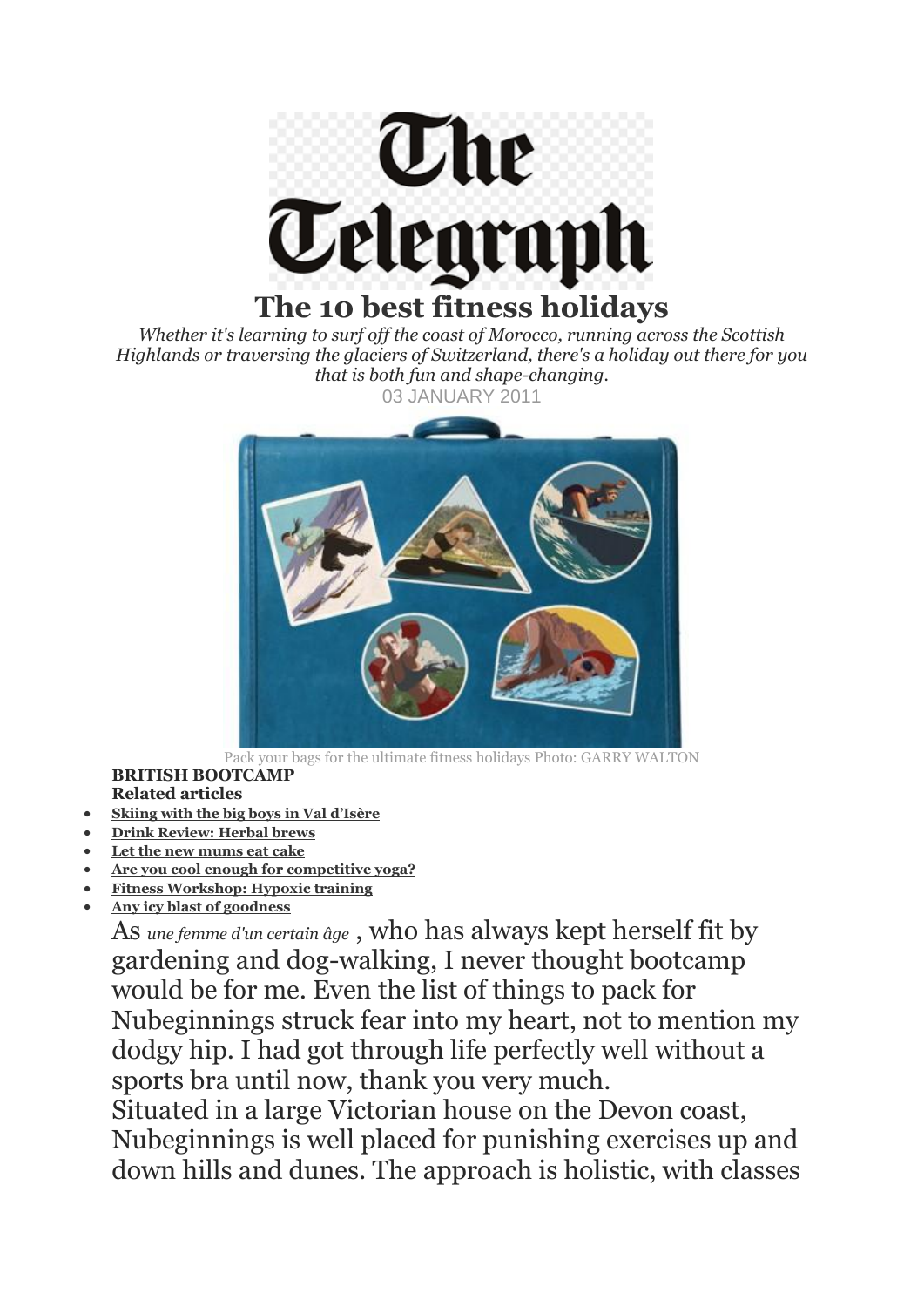on everything from acupuncture to homoeopathy. Hypnosis is used to address personal issues that for many are played out in their relationship with food.

On the first morning we were in the gym at 7.30am. Then there was an hour climbing the nearby tor, and a pre-lunch boxercise class. After lunch it was back up the tor with Nordic poles, then an hour of stretching, followed by a sports massage. I was asleep by 9pm on this and every night.

Though my muscles were often screaming, 'Stop!' no one else was screaming at me: the staff are unfailingly encouraging, and adept at tailoring the programme to different abilities. Even a gym novice like me soon picked up the language of 'abs' and 'gluts'. Meals and snacks are based on low-glycaemic foods to stabilise the blood sugar, and while initially I was horrified at the portion sizes I never went hungry.

I also had a lot of fun. There were games on the beach, salsa and aromatherapy, learning the graceful movements of qigong and yoga. Its mantra is 'Helping you lead a healthier happier life', and I returned home feeling it had done just that. *Sarah Atkinson*

**Weight** -1.7kg **Waist** -5cm **Hips** -3cm **Bicep** -2cm **Thigh** -2cm *High point Completing a big 7.5km hike on the second day - and the massages Low point A mid-week dip in energy* From £1,995 for seven days ( [nubeginnings.co.uk](http://nubeginnings.co.uk/) ) \_\_\_\_\_\_\_\_\_\_\_\_\_\_\_\_\_\_\_\_\_\_\_\_\_\_\_\_\_\_\_\_\_\_\_\_\_\_\_\_\_

# **SURFING**

In a parallel universe I have abs as firm as a surfboard and arms strong enough to carry an actual surfboard for miles. In the real world carrying a 7ft foam learner's board is exhausting, especially if you've just spent three hours falling off it into the sea. I discovered this on my first day with Surf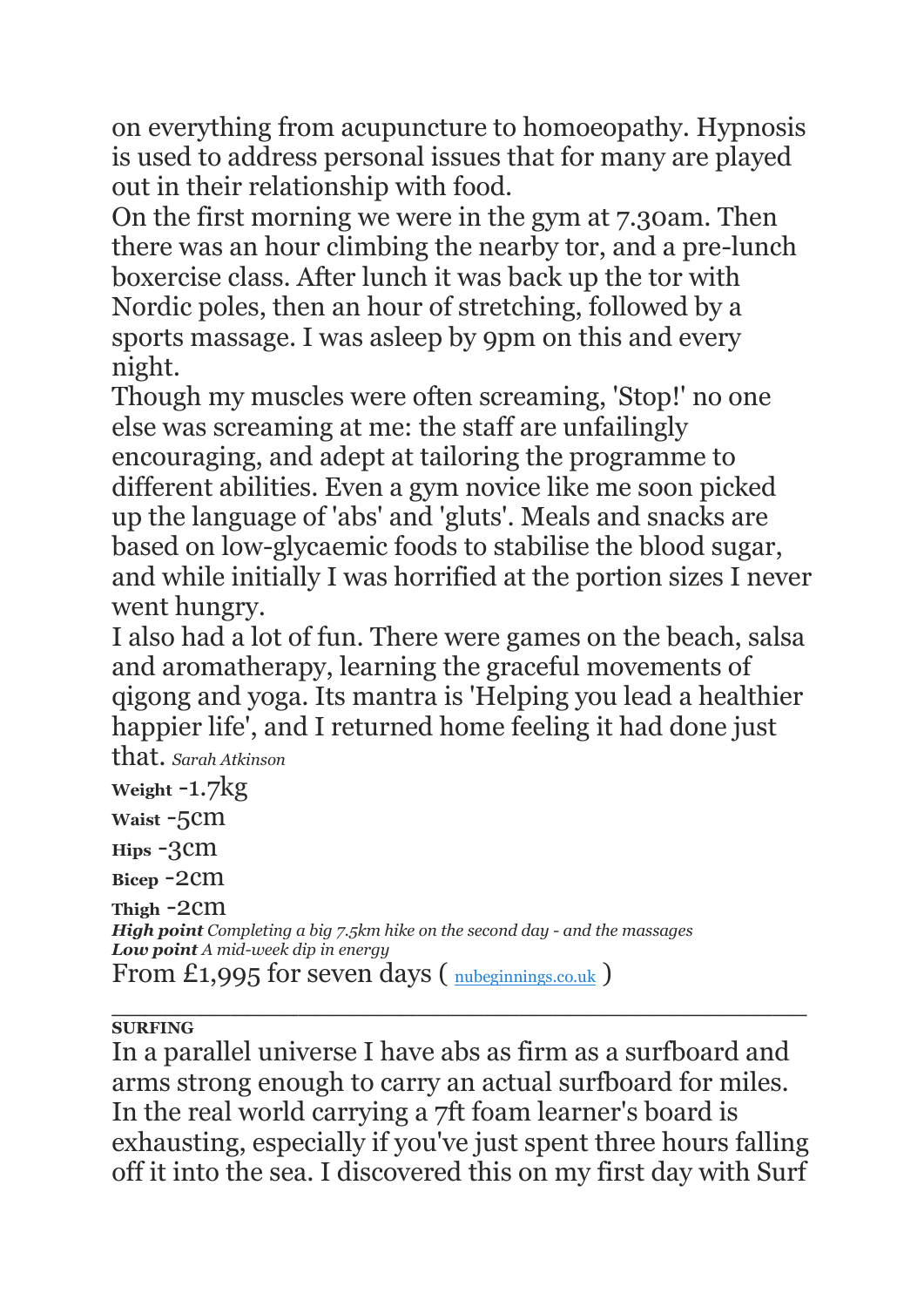Maroc, the company that runs the Roxy Girls retreat in Taghazout, Morocco. In the summer this beguiling spot, where arid hills meet turquoise coves, swarms with novice surfers.

Our instructors started us off in the frothy white waves, which offer tough resistance to legs working beneath the surface. After half an hour my calves and thighs ached with the effort of striding out just to waist height. Later in the week, when we progressed to deeper water, I felt the full effect of continuous paddling: it was like doing bench presses, bicep curls and press-ups at the same time. But as soon as I was up and standing the pain was forgotten. I went to bed each night aching from my fingers to my toes, but couldn't wait to get back on my board the next day. Changeable conditions and busy beaches occasionally thwarted my efforts to improve, but while I'd been concentrating on my pop-up position, 2.5cm had disappeared from my waist and hips, despite the fabulous Moroccan meals each night at our bohemian villa. Shoulders and back were stronger, posture had improved with the daily yoga classes, and abs and arms, so weak before, were much more defined. *Amy Bryant*

**Weight** -1.6kg

**Waist** -2.5cm

**Hips** -2.5cm

**Bicep** same

**Thigh** -0.5cm High point Nailing my first surf into shore on a 'green' wave, catching it as it began to break *Low point You can't control the conditions - waves too small or big can be frustrating* Roxy Girls Surf Week, £475 ( [surfmaroc.co.uk](http://surfmaroc.co.uk/) )

# \_\_\_\_\_\_\_\_\_\_\_\_\_\_\_\_\_\_\_\_\_\_\_\_\_\_\_\_\_\_\_\_\_\_\_\_\_\_\_\_\_ **GLACIER WALKING**

Walking uphill is hard. Walking uphill in snow is harder. Walking uphill in snow at altitude is hardest of all. And this is how I spent a week on the glaciers of the Bernese Oberland in Switzerland, a high mountainous region in which there are no roads, people or vegetation, only rocky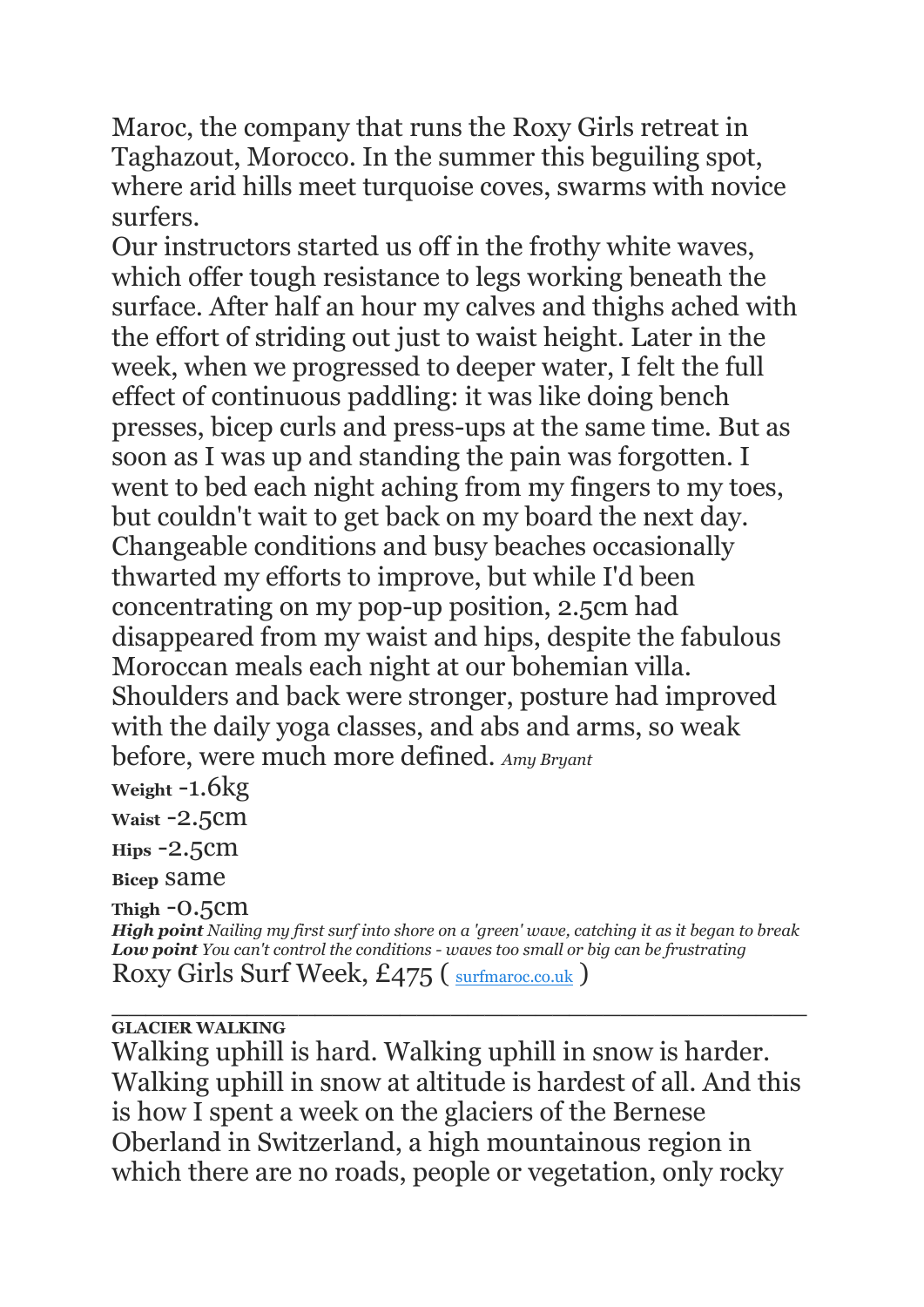peaks, icy plains and yawning crevasses, all covered in snow.

While a basic level of fitness is required, and experience of 'normal' mountain walking useful, the trip is open to beginners, which was lucky, as I had never before worn a climbing harness and was frankly scared of any activity involving one. Expert tuition in these matters and more was provided to our group of five by our Mountain Tracks guide. After two days spent practising lower down the valleys, we roped together, tied on our crampons and set off up our first glacier, leaving behind civilisation. And roped together we remained all day every day, untying only when we got to the base of the terrifying ladders that led up to the mountain huts where we stayed each night.

It was gruelling at times, as well as occasionally frightening, but this was more than outweighed by the spirit-soaring experience of walking through such vast scenery. And the fitness benefits are clear: the cardiovascular system is pumping constantly to compensate for the thinner air and legs are working overtime against the resistance of the snow (to say nothing of the adrenalin released leaping over crevasses). And despite the *Kaffee und Kuchen* consumed each afternoon I could feel my stomach flattening by the day (calorie needs shoot up at altitude, and in the cold, especially if you're also carrying a heavy pack with all your clothes and an ice axe). If you like walking and love mountains, this is perfect. *Katie Drummond* **Weight** -0.5kg

**Waist** -1.5cm

**Hips** -1cm

**Bicep** same

**Thigh** +1cm

*High point Enjoying beer and rösti on the terrace of the Finsteraarhornhütte above the Aletsch glacier*

*Low point Falling into a crevasse (on a rope)*

Bernese Oberland Traverse, £995 for seven days

( [mountaintracks.co.uk](http://mountaintracks.co.uk/) )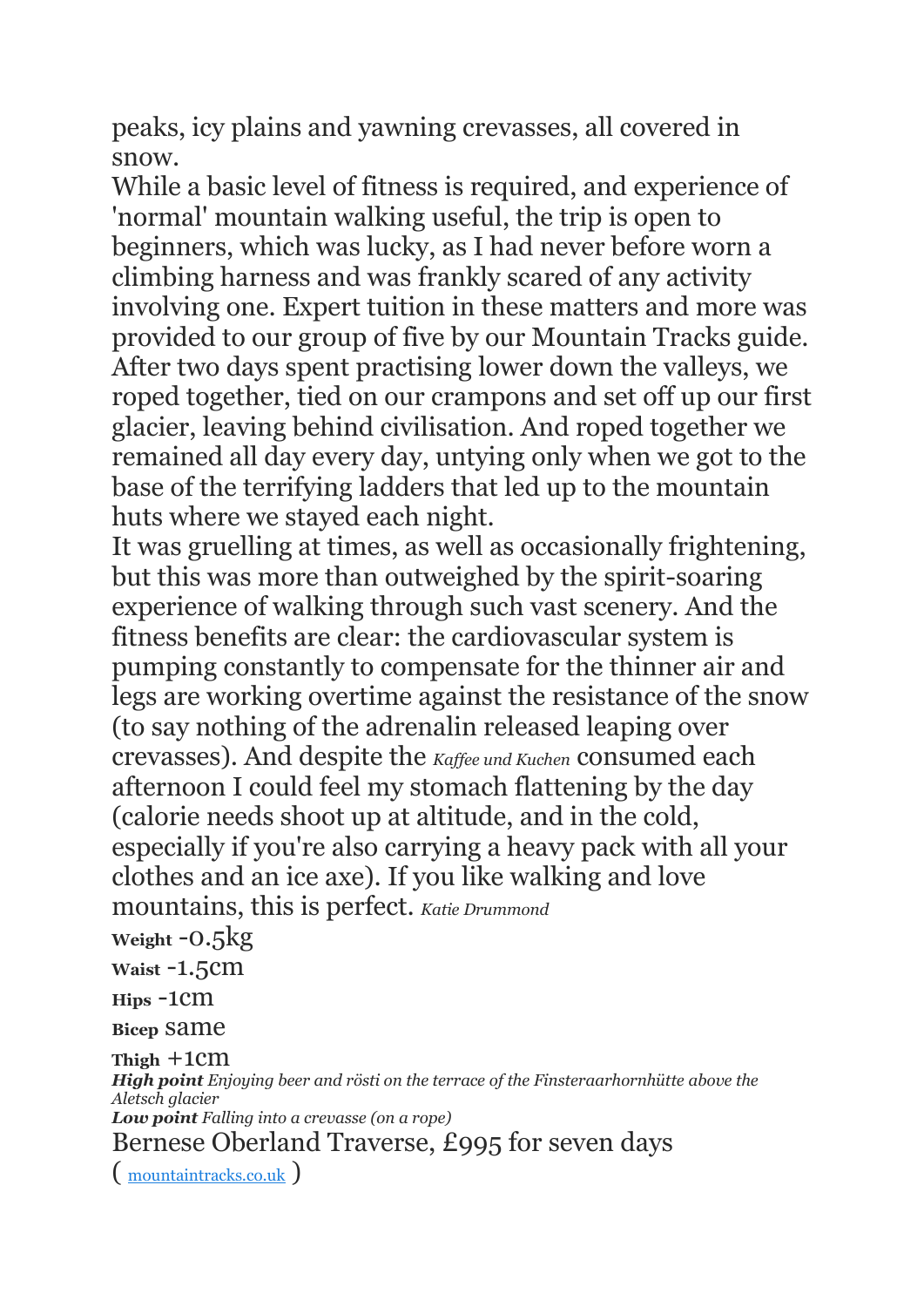\_\_\_\_\_\_\_\_\_\_\_\_\_\_\_\_\_\_\_\_\_\_\_\_\_\_\_\_\_\_\_\_\_\_\_\_\_\_\_\_\_ **YOGA**

I've dabbled in yoga holidays before but never one with six hours of classes a day. Would Simon Low's retreat in southwest Turkey prove too much or would it kick-start a new more yogic me? The holiday is held at Huzur Vadisi, which means 'peaceful valley', near the small marina of Göcek. On the first morning we were awoken by Tibetan chimes and went on a 20-minute 'silent walk' through pine forests. This set the tone for the week ahead: serenity.

Low is one of the founders of the Triyoga studios in London and teaches a form of yoga known as 'yin yang'. Each day began at 8am with a dynamic 'yang' class. The flowing postures had my arms trembling with exhaustion, but as the days progressed I found my stamina improving. At 5pm there was a restorative 'yin' class, which included moves where we lay supported by bolsters, rolled blankets and blocks. I felt my hunched office shoulders opening up, millimetre by millimetre.

We slept in yurts, kitted out with mosquito nets, fans and a skylight through which we glimpsed the night stars. If the yoga was sometimes challenging, the poolside lounging gave us a chance to recover. Most people had come on their own but our friendly, mixed-level group included one mother and daughter, a smattering of couples and pairs of female friends. At night we dined alfresco on vegetarian dishes and chatted into the small hours - well, 10pm, by which time we were wiped out. By day seven I felt more toned and had a sense of calm that stayed with me. *Sophie Wilson*

**Weight** -1.2kg

**Waist** -3cm

**Hips** -3cm

**Biceps** same

**Thigh** same

*High point Exercising outdoors overlooking olive groves and wandering goats Low point The class where I ran out of steam and had to exit early, exhausted*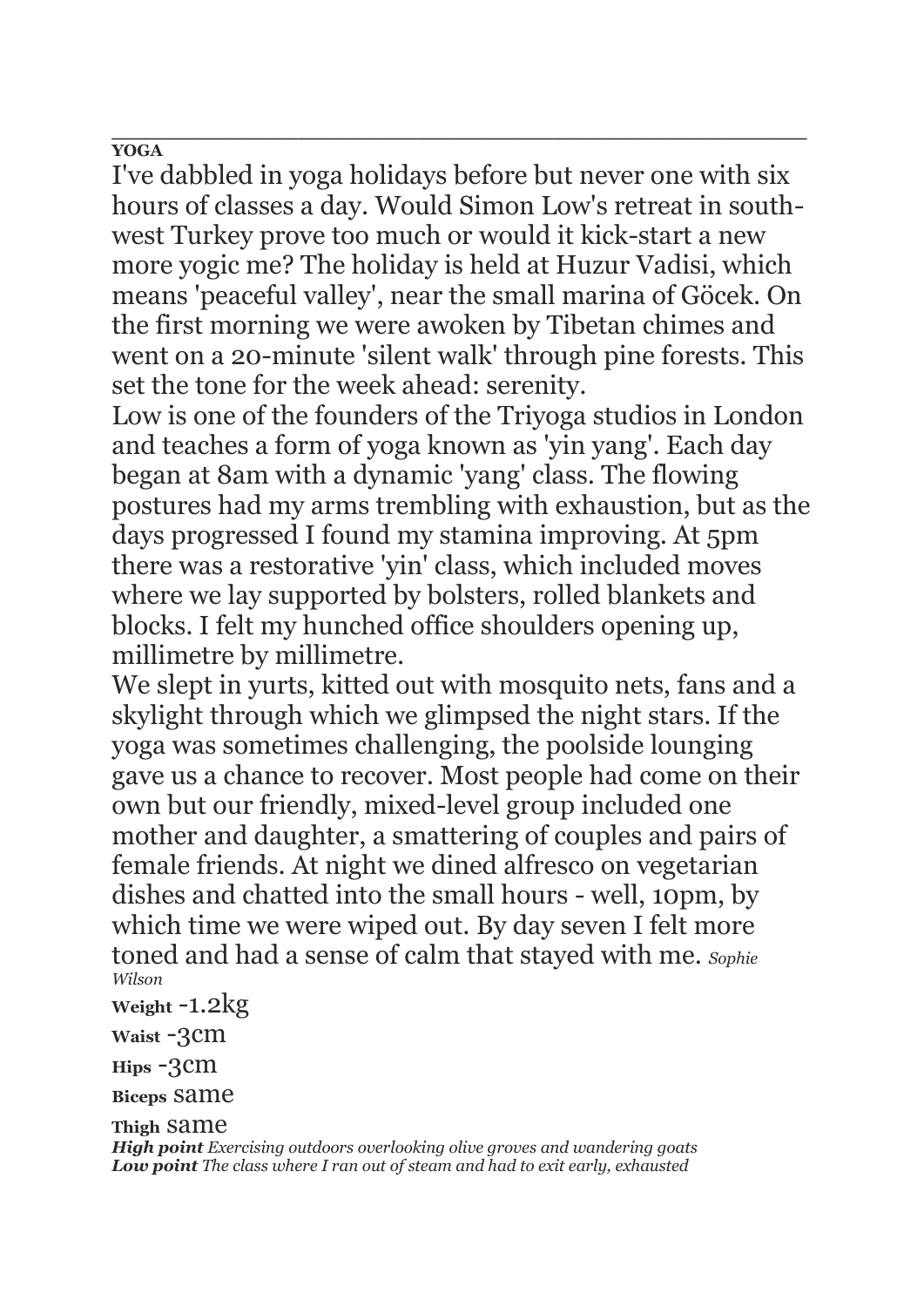Simon Low is teaching at Huzur Vadisi 20 June to 4 July and 22 to 29 August, from £675 for seven days

( [simonlow.com](http://www.simonlow.com/) ; [huzurvadisi.com](http://www.huzurvadisi.com/) )

# \_\_\_\_\_\_\_\_\_\_\_\_\_\_\_\_\_\_\_\_\_\_\_\_\_\_\_\_\_\_\_\_\_\_\_\_\_\_\_\_\_ **CYCLING**

In spring 250,000 cyclists descend upon Majorca, attracted by the smooth roads, challenging climbs and favourable climate. Many stay as I did at a cycling centre like Sport Active in Port d'Alcudia. From there coaches guide groups of up to 10 riders, teaching them the disciplines of team cycling. Of my fellow cyclists, some raced at amateur level, but two were complete beginners. My experience was limited to diversions around the potholes of London. I hoped not to disgrace myself.

After the safety briefing we set off on our first ride, two abreast, at a steady 14mph, tucked into the slipstream of the hard-working front rider. At the sound of the whistle, we rotated to take turns. Initially, I felt nervous and hemmed in, but by the second day I relaxed and was able to enjoy chats with my ever-changing neighbours, catching sight of the odd passing windmill or olive grove.

An average ride covered 60 miles in four to five hours. As the week progressed I began to tire, but was surprised that I could still hang on to the pace (and noticed an increase in strength and stamina on my return to London). Being in a group made it seem physically and psychologically much easier.

At the end of the week I was climbing a tricky road to a 550m mountain pass, clinging to the back wheel of Sean Kelly, the famous Irish cyclist, who occasionally coaches with Sport Active. As I reached the top, Kelly turned to me and said, 'You've something of a climber in you.' I'd come a long way in a short time. *Jason Morris*

**Weight** -1.3kg

**Waist** -0.5cm

**Hips** same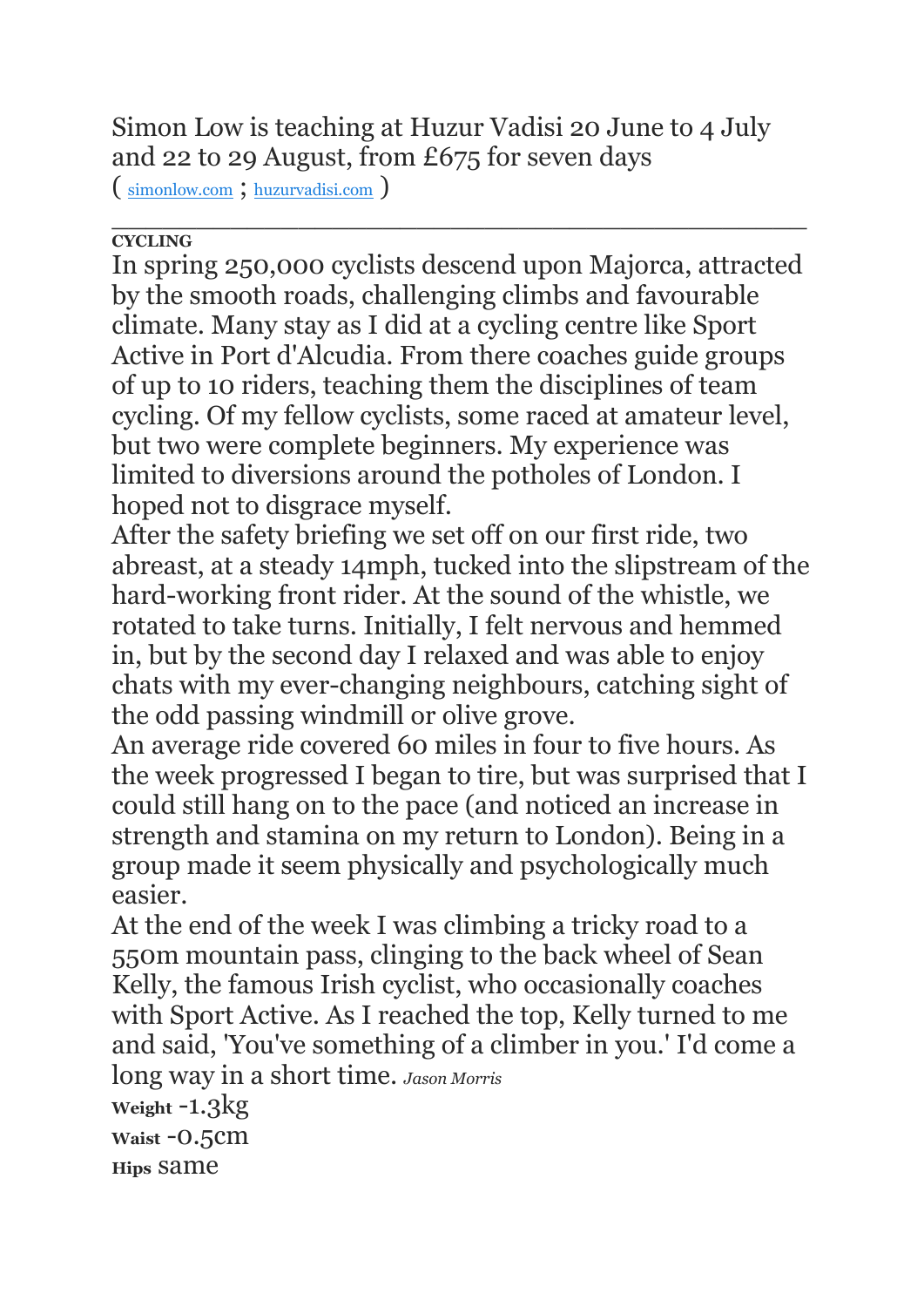**Bicep** same

**Thigh** +0.75cm *High point A solitary climb to Llucmajor through pine forests - tough but rewarding Low point A distracting neck-ache, which eased off as my positioning improved* From £340 for seven days ([sportactive.net](http://www.sportactive.net/))

# \_\_\_\_\_\_\_\_\_\_\_\_\_\_\_\_\_\_\_\_\_\_\_\_\_\_\_\_\_\_\_\_\_\_\_\_\_\_\_\_\_ **SWIMMING**

A swarm of yellow and black butterfly fish cut across my path and a lone parrot fish with rainbow scales nibbled at the pastel-coloured coral: the backdrop to my holiday in Egypt was like a Disney cartoon. It was all a long way from the plasters and hairballs of my local pool in London. Our base for the six-day trip was Dahab, considered sufficiently safe from sharks that many Sharm el Sheikh dive schools have relocated there. The 14 swimmers - aged from their twenties to their fifties - were split into three groups. Each had its own safety boat piloted by a fisherman; the two guides either swam with us or dispensed advice and drinks from the boats.

Each day we set off by Jeep or camel to reach a different part of the coast, and from there - begoggled and Vaselined - we had a one-and-a-half-hour swim towards our lunch destination. Like an aquatic stroll we followed the edge of the reef, 60 metres offshore, pausing to point out sea life to each other on the way. After lunch we had a second swim, bringing our average daily distance up to about four miles. One afternoon we were filmed in the hotel pool above and below water, then given tips on technique. It's the perfect trip for people new to open-water swimming, as the distances are quite short and the conditions fairly easy, while still providing a good few hours of exercise each day. On our last morning I spotted an orange and white clown fish. I had found Nemo, and now my local pool has a lot to live up to. *Alex McFadyen* **Weight** -1.8kg **Waist** same **Hips** same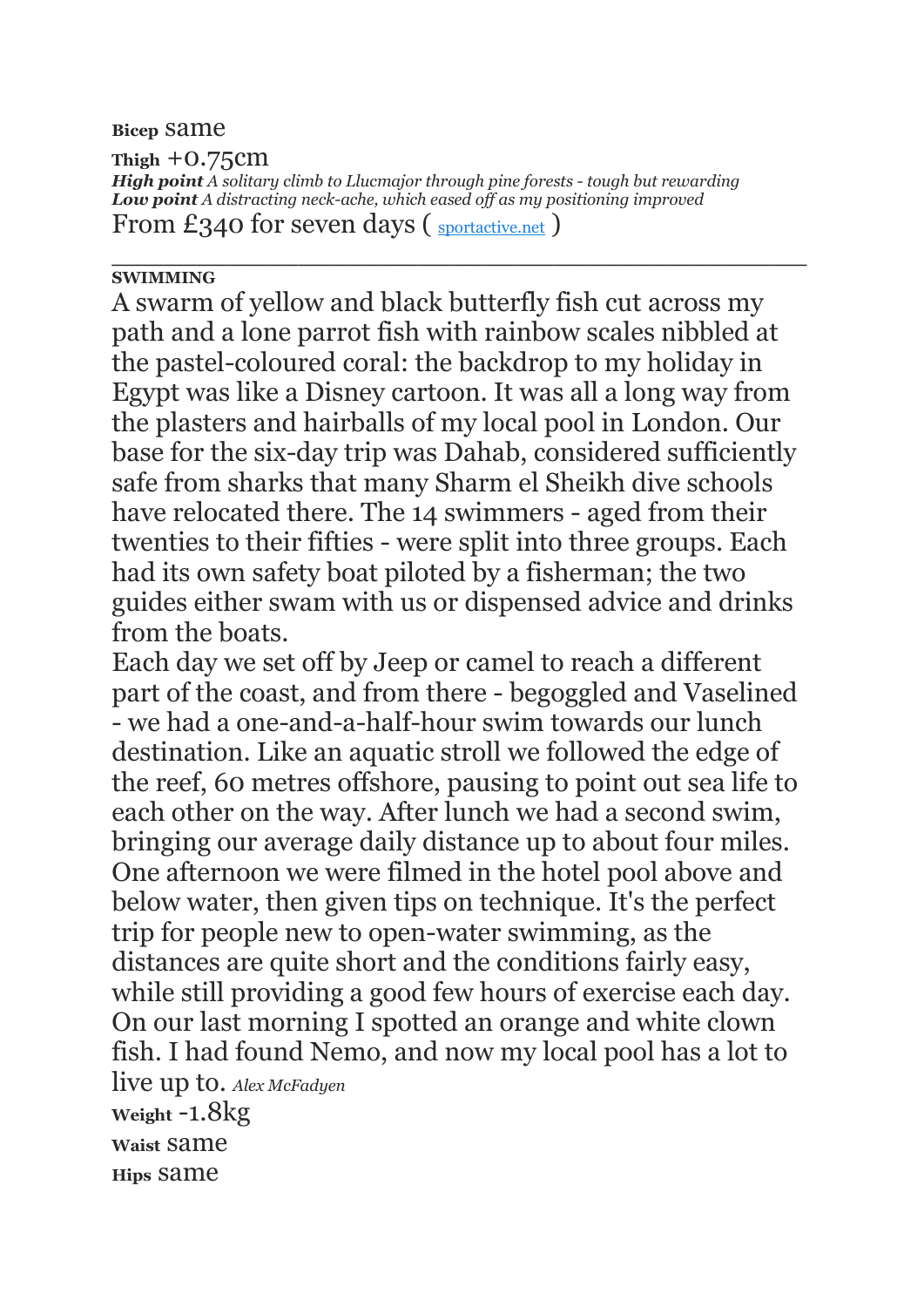**Bicep** +0.5cm

**Thigh** -1.5cm *High point Coming face to face with a poisonous but beautiful lion fish Low point Cutting my foot on the reef* Egyptian Red Sea Winter Safari, from £720 for six days ( [swimtrek.com](http://www.swimtrek.com/) ). EasyJet flies to Sharm el Sheikh from £133 return ([easyjet.com](http://www.easyjet.com/))

#### \_\_\_\_\_\_\_\_\_\_\_\_\_\_\_\_\_\_\_\_\_\_\_\_\_\_\_\_\_\_\_\_\_\_\_\_\_\_\_\_\_ **FOREIGN BOOTCAMP**

I arrived at the Château de Robernier in Provence for an In Spa fitness holiday - 'intense' level - apprehensive that a week of being bossed about by instructors would be a form of torture, but thinking it might at least make a funny story. I left a convert.

The classes were just as intense as promised, but mitigated by the staff's sense of fun. You couldn't dodge their eye, but you also felt encouraged - they wanted you to succeed, to see the point of being fit. There was a combination of group classes and personal sessions tailored to one's needs. Yoga with an amazing teacher and wonderful massage helped salve sore muscles; a constant topic of conversation was our aching bums.

It was the people who made it special; the great staff seemed genuinely to like the guests, ate every meal with us, took part in yoga classes and hikes, and helped to meld us into a group - four men and nine women, mostly in our thirties and forties, mostly professional, including a superfit couple on their fourth In Spa holiday - they, like me, converted to fitness by In Spa.

As food editor I had been dreading the meals. Would breakfast be herb tea, and lunch carrot purée? Read about it here. *Elfreda Pownall*

**Weight** -1kg **Waist** same **Hips** same **Bicep** same **Thigh** same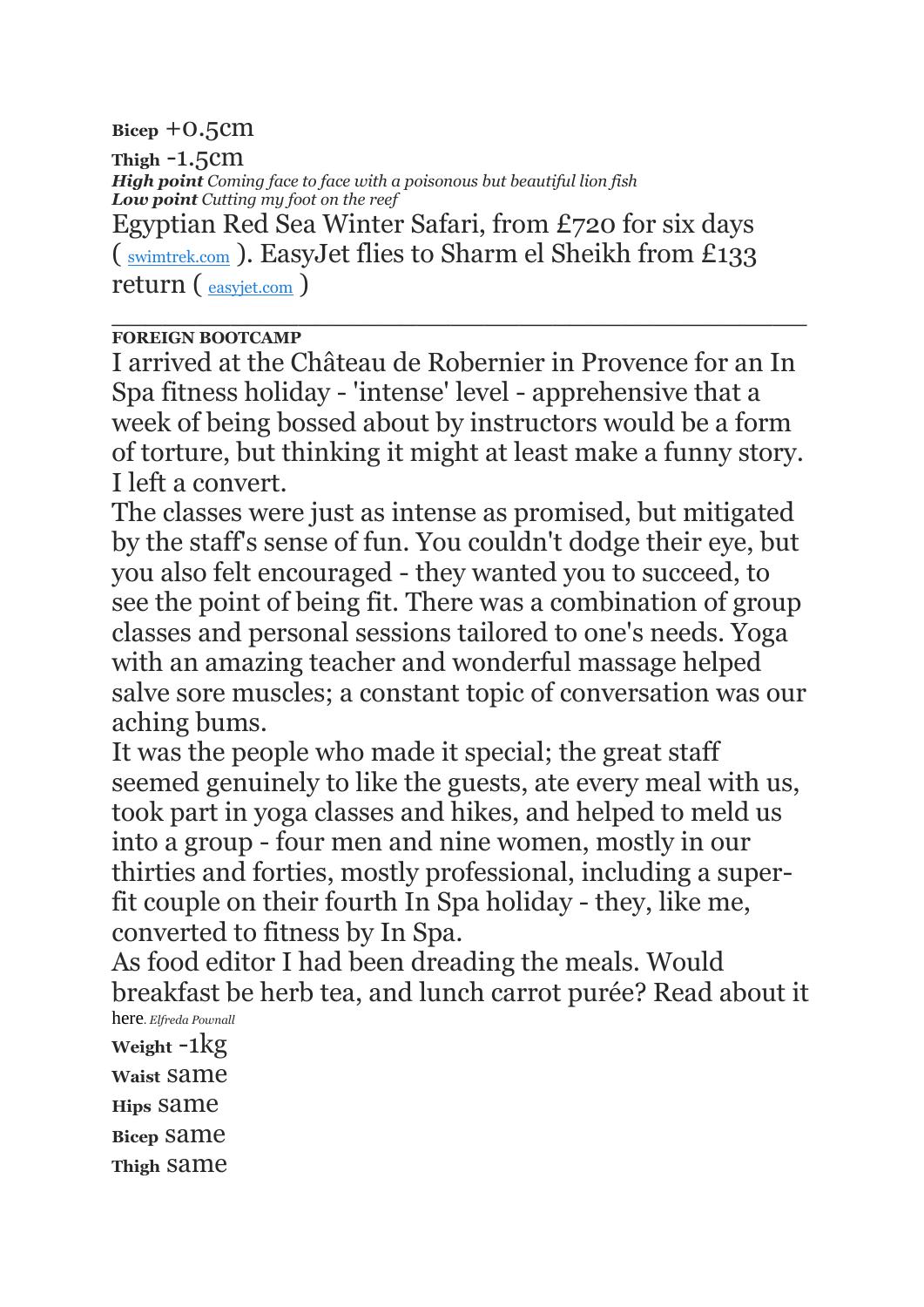*High point Watching dawn break over the valley on the early walk through thyme-scented*

*vineyards Low point When the trainer on the first day's circuits said, 'Have a drink of water, then we'll do it again.' I thought I'd be sick*

South of France Intense, from £1,895 for seven days

 $\int$  [inspa.co.uk](http://inspa.co.uk/) )

# \_\_\_\_\_\_\_\_\_\_\_\_\_\_\_\_\_\_\_\_\_\_\_\_\_\_\_\_\_\_\_\_\_\_\_\_\_\_\_\_\_ **OFF-PISTE SKIING**

Skiing is the hair-of-the-dog route to kick-starting your fitness regime; all that rich Alpine food and drink do not a cleansed liver make. But the sub-zero temperatures and ceaseless exercise burn off calories like nobody's business. And after seven days of thigh-firming, adrenalin-pumping activity I've come home with something like an endorphin addiction. As I write this - 24 hours after landing, legs still heavy with lactic acid - I'm fighting the urge to go for a run. This is far from normal for me.

I went to Tignes with Inspired to Ski, which runs courses throughout the French Alps. They, in association with Skiworld, put you up in sociable chalets (most of which you can ski to and from) with breakfast and a four-course dinner every night. You'll need the fuel. Courses range from Novice and Nervous to Off-Piste Performance, and all involve five half days of lessons. Unlike traditional ski school, there's no standing around waiting for 15 people to attempt a move before getting a go. Groups are small and advice is given on the move. The video feedback, wherein you're filmed tackling the trickiest terrain and critiqued in the chalet, is particularly good.

I went off-piste in everything from knee-deep powder to sheer, icy slopes. It was so exhilarating I hardly noticed my screaming muscles until I unbuckled my boots and found I could barely walk. Later in the week it was an effort to ski through the burn (especially in my inner thighs) but the adrenalin always took over. And frankly, any sport that involves *vin chaud* and fondue is my kind of sport. *Nisha Lilia Diu*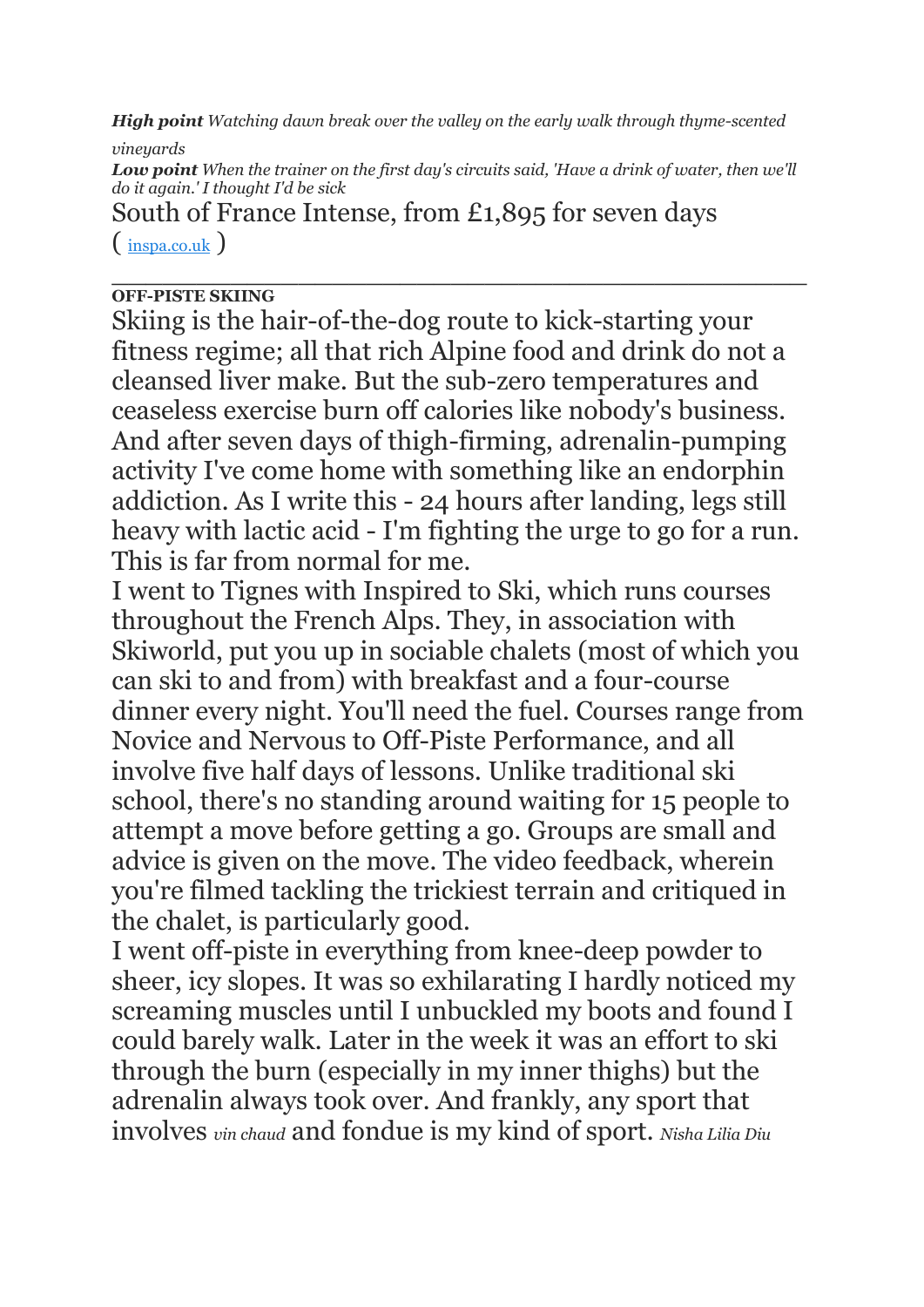**Weight** -0.3kg **Waist** -1cm **Hips** -5cm **Bicep** -1cm **Thigh** -4cm

*High point Gliding alone through a moon-like landscape of unspoilt powder Low point Wiping out on camera*

Off Piste Performance, from £709 for seven days ( [inspiredtoski.co.uk](http://inspiredtoski.co.uk/) ;[skiworld.ltd.uk](http://skiworld.ltd.uk/) )

### \_\_\_\_\_\_\_\_\_\_\_\_\_\_\_\_\_\_\_\_\_\_\_\_\_\_\_\_\_\_\_\_\_\_\_\_\_\_\_\_\_ **MOTHER-AND-BABY BOOTCAMP**

A military exercise probably involves less planning and equipment than going to the gym with a five-month-old baby. Four hours of training a week is pushing it. Four hours a day is not an option. So a Tuscan villa with bootcamp exercise for mums and TLC for their kids (aged up to three) has a unique appeal, particularly if - like me you have only

12 weeks before your wedding to lose extra pounds. Rita Kobrak's Baby Experience Fitness breaks were launched last year when she teamed up with the trainer Alessia de Magistris from Fit Chicks, to run this programme from her villa. The first joy is travelling light with a baby. Rita provides car seat, buggy, cot, sterilising unit and toys, meaning clothes are the only thing you need to pack. With just five bedrooms in the house, the atmosphere is more villa holiday than bootcamp, and so is ideally suited for sociable NCT groups. But the exercise bit is deadly serious, and single bookings are routine.

There are four classes a day covering 'fusion' (a mix of tai chi, yoga and pilates), cardio, circuits, 'fighting fit' (Alessia's version of kick-boxing), aqua aerobics and pilates. Food is three small healthy meals a day with no snacking, no second helpings and no alcohol. The combination is a winner and in five days I lost 3 per cent body fat. Time for that final wedding-dress fitting. *Harriet Ryan*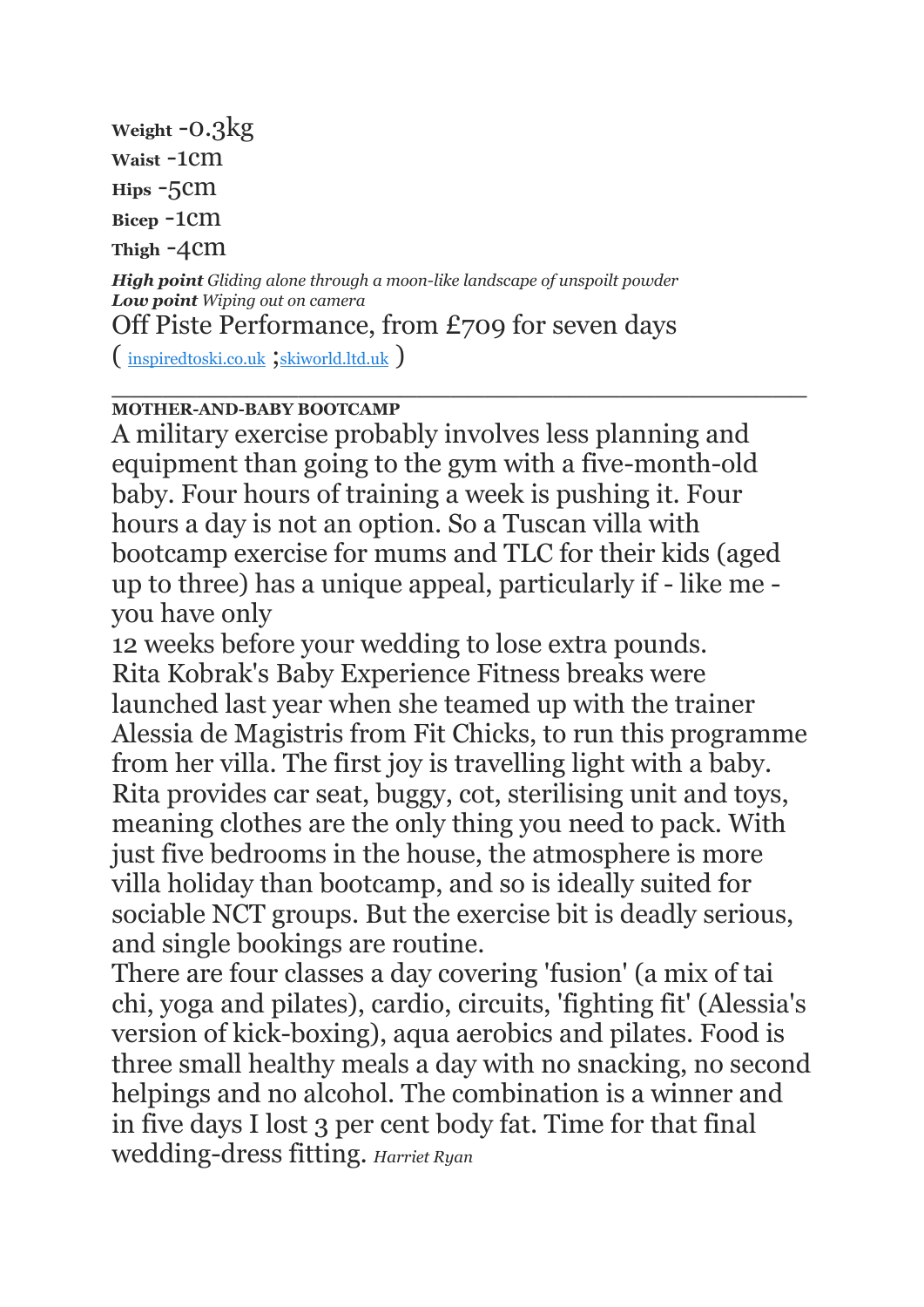| Weight $-3.4$ kg                                                                                 |
|--------------------------------------------------------------------------------------------------|
| Waist -3CM                                                                                       |
| $Hips - 2cm$                                                                                     |
| Bicep -1CM                                                                                       |
| Thighs $-2cm$                                                                                    |
| <b>High point</b> A happy baby                                                                   |
| <b>Low point</b> Learning the moves - some classes were over-complicated for such a short period |
| Baby Experience Fitness, from £800 for seven days (mum-and-                                      |
| baby-experience.co.uk)                                                                           |

### \_\_\_\_\_\_\_\_\_\_\_\_\_\_\_\_\_\_\_\_\_\_\_\_\_\_\_\_\_\_\_\_\_\_\_\_\_\_\_\_\_ **RUNNING**

Having recently completed my first half marathon, I couldn't wait to take my running to the next level. But on arrival at the lovely Glendavan House, a luxury B&B an hour from Aberdeen, the scale of the task dawned on me. The only terrain I'd pounded hitherto had been the treadmills and pavements of London. Looking out of my window at the snowy hills I wondered if I'd bitten off more than I could chew.

Neil and Emma Stewart of Running the Highlands offer custom-made trips. I went with my brother, an experienced runner, and Neil chose routes that were suitable for us both. It turns out that running on an uneven woodland path in snow is a completely different form of exercise, and it soon showed up my weaknesses. The slightest incline felt like a huge slog, though by day three I was making progress, developing new strength in my legs and acquiring the puff to match. Arriving at the top of each hill and taking in the breathtaking moorland views made each lung-busting climb worthwhile. Other distractions abounded: chats with Neil about nutrition and gait; the romantic turrets of Balmoral and Crathes castles; a herd of red deer surprised on the path.

Afternoons were spent in various ways, including a useful class from Emma in stretching and core strength, and vicious but effective sports massage. By the end of the trip my sceptical brother was completely won over by both.